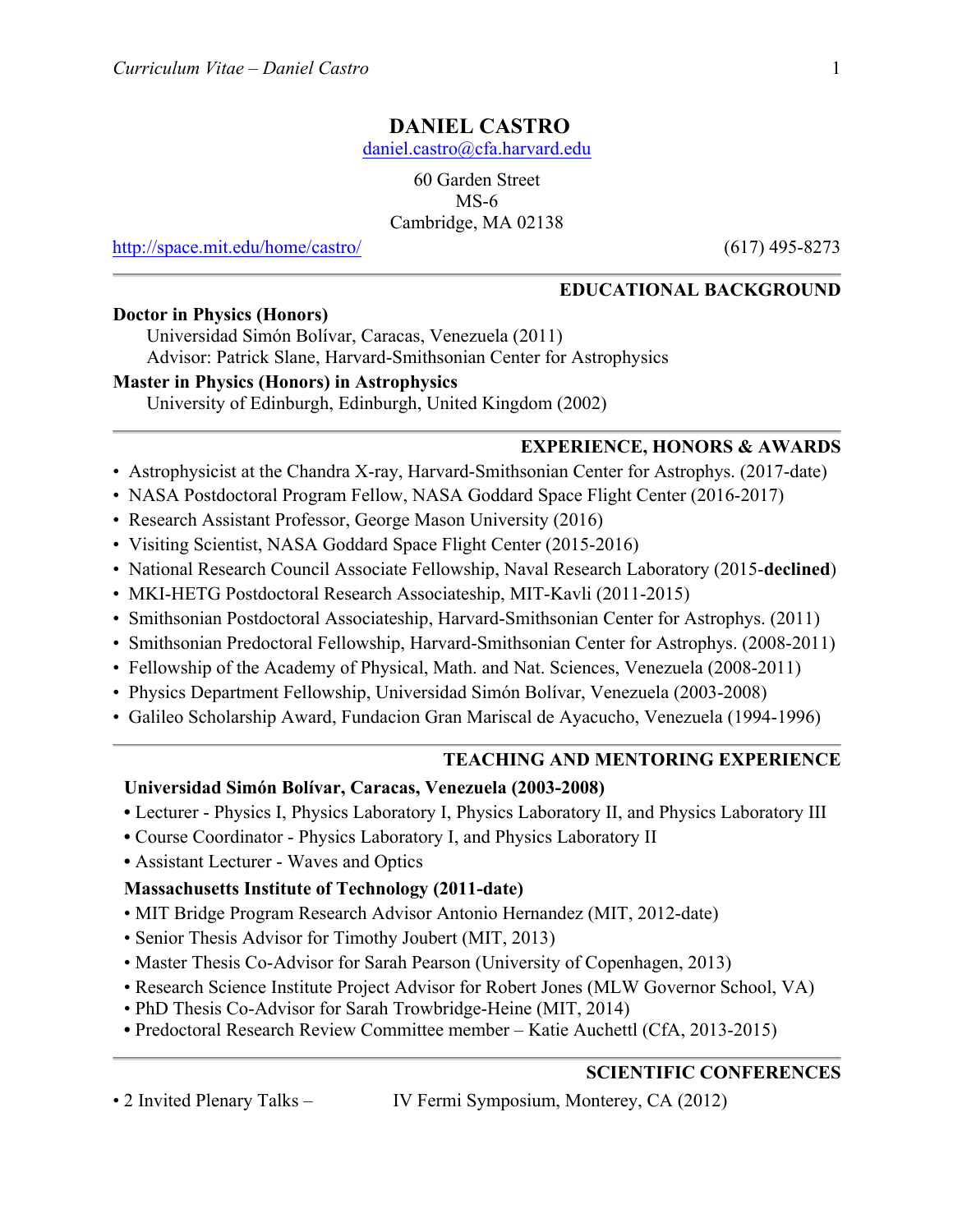# TeVPA, Irvine, CA (2013)

- 36 Scientific conference and seminar presentations (15 Invited, 21 Contributed)
- Scientific Organizing Committee V Fermi Symposium, Nagoya, Japan (2014)

VI Fermi Symposium, Arlington, VA (2015)

- 8 Public and Education Talks
- Fermi Summer School 2014 Instructor

| <b>RESEARCH GRANTS &amp; OBSERVING TIME</b>                                                                                                                                                     |      |
|-------------------------------------------------------------------------------------------------------------------------------------------------------------------------------------------------|------|
| Co-I - XMM-Newton Guest Observer Program (Cycle 16, PI: T. Temim)<br>"Understanding the Evolution of Composite SNRs: An XMM Study of MSH 15-56"                                                 | 2016 |
| Co-I - NuSTAR Guest Observer Program (Cycle 2, PI: T. Temim)<br>"Spectral Evolution of Crushed Pulsar Wind Nebulae"                                                                             | 2016 |
| Co-I - National Science Foundation - Astronomy and Astrophysics Research Grant<br>(PI: L. Lopez)<br>"Probing the Explosive Origins, Evolution, and Interactions of Supernova Remnants"          | 2015 |
| Co-I - Magellan Telescopes (Observing Time 3 half-nights, PI: S. Trowbridge-Heine)<br>"Searching for Balmer-Dominated Shocks in the Supernova Remnant G296.1-0.5"                               | 2015 |
| Co-I – Chandra Guest Observer Program (Cycle 16, PI: H. Yamaguchi)<br>"(Re-)Constraining the Cosmic-Ray Acceleration Efficiency and Magnetic Field<br>Strength in the Northeast Rims of RCW 86" | 2014 |
| Co-I – Chandra Guest Observer Program (Cycle 16, PI: P. Slane)<br>"Changes In Latitude: A Chandra Study of $G296.5+10.0$ "                                                                      | 2014 |
| Co-I - XMM-Newton Guest Observer Program (Cycle 13, PI: L. Lopez)<br>"Mapping the Overionized Plasma of W49B with XMM-Newton"                                                                   | 2013 |
| Co-I - XMM-Newton Guest Observer Program (Cycle 13, PI: K. Auchettl)<br>"X-ray study of mixed morphology SNR HB9"                                                                               | 2013 |
| PI – Chandra Guest Observer Program (Cycle 14)<br>"Studying Particle Acceleration and Ejecta in the NW Rim of the SNR RCW 86"                                                                   | 2012 |
| Co-I – Chandra Guest Observer Program (Cycle 14, PI: P. Slane)<br>"A Detailed Study of the Composite Supernova Remnant MSH 11-62"                                                               | 2012 |
| Co-I – NASA Astrophysics Research and Analysis (PI: E. Figueroa-Feliciano)<br>"Observing Supernova Remnants With Micro-X"                                                                       | 2012 |
| Co-I - XMM-Newton Guest Observer Program (Cycle 11, PI: J. Gelfand)<br>"What is accelerating particles in SNR G5.7-0.1?"                                                                        | 2012 |
| PI (Science) – Magellan Telescopes (Observing Time 1 night)<br>"The Collapse of a Massive Star: Observing SNR G296.1-0.5 with Magellan"                                                         | 2011 |
| Co-I - Fermi Guest Observer Program (Cycle 04, PI: P. Slane)<br>"Fermi Constraints on Particle Spectra in Pulsar Wind Nebulae"                                                                  | 2011 |
| $PI$ – Fermi Guest Observer Program (Cycle 03)<br>"Fermi LAT Observations of Supernova Remnants Interacting with Molecular<br>$Clouds$ "                                                        | 2010 |
| Co-I – Fermi Guest Observer Program (Cycle 03, PI: D. J. Patnaude)<br>"The Origin of the Very High Energy Emission in Cassiopeia A"                                                             | 2010 |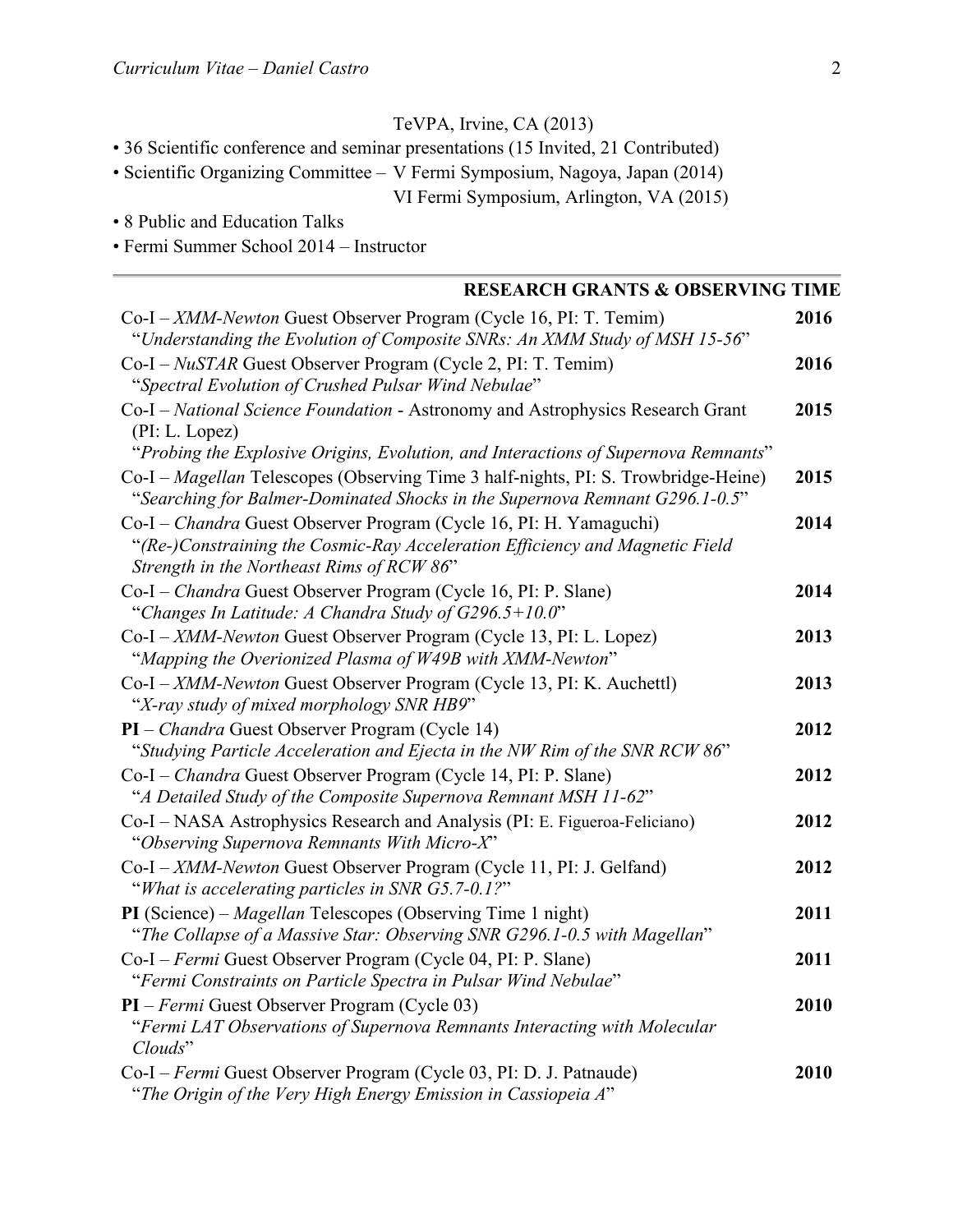| Co-I – Chandra Science Program (Cycle 12, PI: P. Slane)                       | 2010 |
|-------------------------------------------------------------------------------|------|
| "Clumpy Winds and a Bursting X-ray Source: A Chandra Study of G296.1-0.5"     |      |
| Co-I – Suzaku Guest Observer Program (Cycle 05, PI: J. D. Gelfand)            | 2009 |
| "The Origin of the Hard X-ray and GeV Emission of SNR $G304.6+0.1$ "          |      |
| $PI - RXTE$ Guest Observer Program – (Cycle 14)                               | 2009 |
| "A Possible New Anomalous X-ray Pulsar Near the Supernova Remnant G296.1-0.5" |      |
| Co-I – Fermi Guest Observer Program (Cycle 02, PI: P. Slane)                  | 2009 |
| "A Fermi Study of Particle Acceleration in G347.3-0.5"                        |      |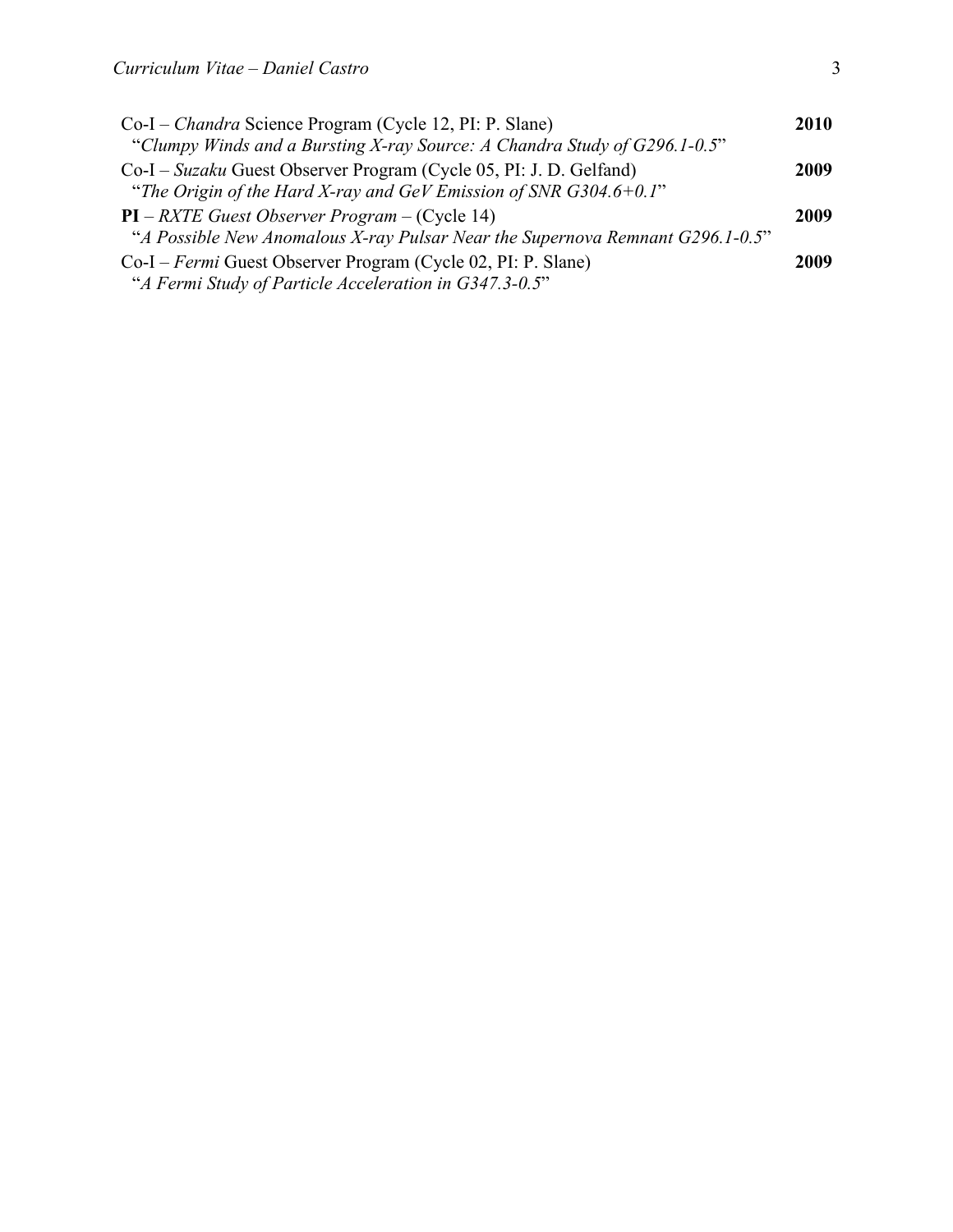### **PEER REVIEWED PUBLICATIONS**

- 23. "Cosmic-ray electron+positron spectrum from 7 GeV to 2 TeV with the Fermi Large Area Telescope" Abdollahi et al., 2017, PRD, *Accepted for Publication*
- 22. "The Refined Shock Velocity of the X-Ray Filaments in the RCW 86 Northeast Rim" Yamaguchi, H., Katsuda, S., **Castro, D.**, Williams, B. J., Lopez, L. A., Slane, P. O., Smith, R. K., Petre , R. 2016, ApJL, 820, L3
- 21. "Fermi-LAT Observations of Supernova Remnant G5.7-0.1, Believed to be Interacting with Molecular Clouds" Joubert, T., **Castro, D.**, Slane, P. O., Gelfand, J. 2015, ApJ, 816, 63
- 20. "Sensitivity of a Dark Matter Search with the Micro-X and XQC Rocket Payloads" Figueroa-Feliciano, E., Anderson, A.J., **Castro, D.**, Goldfinger, D.C., Rutherford, J., Eckart, M.E., Kelley, R.L., Kilbourne, C.A., McCammon, D., Morgan, K., Porter, F.S. & Szymkowiak, A.E. 2015, ApJ, 814, 82
- 19. "Multi-wavelength analysis of supernova remnant MSH 11-61A" Auchettl, K., Slane, P. O., & **Castro, D.**, Foster, A. R., Smith, R. K. 2015, ApJ, 810, 12
- 18. "The Role of Stellar Feedback in the Dynamics of H II Regions" Lopez, L. A., Krumholz, M., Bolatto, A., Prochaska, J., Ramirez-Ruiz, E., & **Castro, D.** 2014, ApJ, 795, 121
- 17. "Supernova Remnants Interacting with Molecular Clouds: X-Ray and Gamma-Ray Signatures" Slane, P. O., Bykov, A., Ellison, D. C., Dubner, G., **Castro, D.**, 2014, Space Science Reviews, July Issue
- 16. "Identification Of A Jet-Driven Supernova Remnant In The Small Magellanic Cloud: Evidence For The Enhancement Of Bipolar Explosions At Low Metallicity" Lopez, L. A., **Castro, D.,** Slane, P. O., Ramirez-Ruiz, E. 2014, ApJ, 788, 5
- 15. "Discriminating The Progenitor Type Of Supernova Remnants With Iron K-Shell Emission" Yamaguchi, H., Badenes, C., Petre, R., Nakano, T., **Castro, D.**, Enoto, T., Hiraga, J. S., Hughes, J. P., Maeda, Y., Nobukawa, M., Safi-Harb, S., Slane, P. O., Smith, R. K., & Uchida, H., 2014, ApJL, 785, L27
- 14. "A CR-hydro-NEI Model of the Structure and Broadband Emission from Tycho's SNR" Slane, P. O., Lee, S-H., Ellison, D. C., Patnaude, D. J., Hughes, J. P., Eriksen, K. A., **Castro, D.**, Nagataki, S. 2014, ApJ, 783, 10
- 13. "Fermi-LAT Observations of Supernova Remnant Kesteven 79" Auchettl, K., Slane, P. O., & **Castro, D.** 2014, ApJ, 783, 13
- 12. "A Chandra View of Nonthermal Emission in Northwestern Region of Supernova Remnant RCW 86: Particle Acceleration and Magnetic Fields"